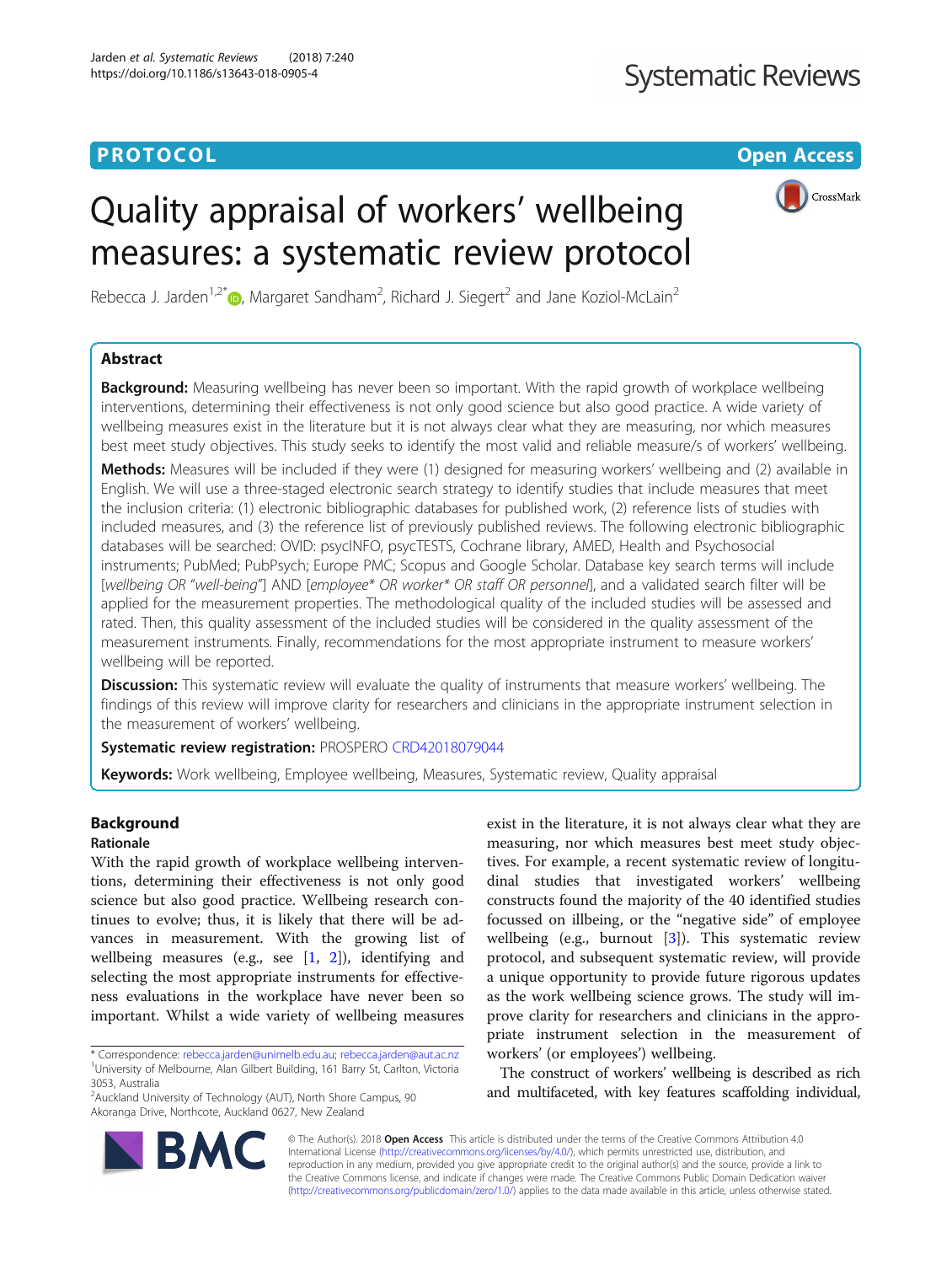team and organisational levels, inclusive of factors that transcend work (the role), workers (the individuals and teams), and workplaces (organisations) [\[4\]](#page-3-0). The factors associated with wellbeing differ for different occupational groups [\[5\]](#page-3-0). For professionals, the greatest amount of variance in job satisfaction is due to the five factors of work-life balance, satisfaction with education, being engaged, and experiencing meaning, purpose and autonomy [[5](#page-3-0)]. For labourers, these factors were work-life balance, being absorbed, experiencing meaning and purpose, feeling respected, and having self-esteem [[5\]](#page-3-0). For nurses, these factors included workplace characteristics, the ability to cope with changing demands and feedback loops [\[6\]](#page-3-0). The largely Western theoretical models and definitions of work wellbeing are also varied [\[7](#page-3-0)–[9](#page-3-0)]. Key factors are thought to include subjective wellbeing, including job satisfaction, attitudes and affect; eudiamonic wellbeing including engagement, meaning, growth, intrinsic motivation and calling; and social wellbeing such as quality connections and satisfaction with co-workers [[10](#page-3-0)]. Laine and Rinne [[11](#page-3-0)] add to these factors in their 'discursive' definition which encompasses healthy living/working, work/family roles, leadership/management styles, human relations/social factors, work-related factors, working life uncertainties, and personality/individual factors. Work-related quality of life (WRQoL) adds further factors, including general wellbeing, home-work interface, job and career satisfaction, control at work, working conditions, and stress at work [[12](#page-3-0)]. Given the breadth of these factors, and the disparity in theoretical models and definitions of what workers' wellbeing is, selecting instruments for the measurement of workers' wellbeing is challenging. The most appropriate instrument to measure the construct may require a selection of unidimensional (sub) scales, similar to the measurement of wellbeing [\[13](#page-3-0)] and WRQoL [[12](#page-3-0)]. It is expected that two different instruments that are intended to measure the same construct of "workers' wellbeing" should correlate. Thus, we will test the a priori hypothesis: instruments intending to assess the same construct of "workers' wellbeing" will be strongly positively correlated. For this review, the aim is to evaluate the measurement properties of instruments that measure the broader construct of workers' wellbeing (e.g., the Workplace Well-being Index [[14](#page-3-0), [15](#page-3-0)]). Any identifiable sub-scales within the instruments will be individually reported. Specifically, the objectives are to (1) systematically identify studies that measure workers' wellbeing, (2) critically appraise the methodological quality of the studies, (3) critically appraise the workers' wellbeing instrument properties and, (4) recommend the most appropriate instruments to measure workers' wellbeing.

## Methods

This review protocol followed the Preferred Reporting Items for Systematic review and Meta-Analysis Protocols 2015 checklist (PRISMA-P; [\[16](#page-3-0), [17](#page-3-0)]). Any protocol amendments will be documented in the systematic review.

## Review inclusion and exclusion criteria Types of instruments

Eligible workers' wellbeing data collection instruments include interviewer-administered, self-administered, or computer-administered. Examples include an online survey, a written questionnaire completed by a worker, or a worker's responses to an interviewer's questions.

#### Study design

Eligible studies will be those published as a full-text original article that (1) use a data collection instrument to investigate workers' wellbeing (e.g., survey, interview or questionnaire) and (2) report measurement properties to enable reviewers to determine reliability (internal consistency, reliability, and measurement error/s), validity (content, criterion, and construct), responsiveness, and interpretability.

## Settings and participants

This review will identify wellbeing outcome measures for workers'. Wellbeing measures may have been applied to any workplace (a workplace is defined as a place where a worker goes to carry out work [\[18\]](#page-3-0)).

## Types of wellbeing outcome measures

Instruments measuring workers' wellbeing as an outcome will be eligible for inclusion. As a consequence of the disparate theoretical views and definitions of both wellbeing  $[19–21]$  $[19–21]$  $[19–21]$  $[19–21]$  and work wellbeing  $[7–9, 11, 22]$  $[7–9, 11, 22]$  $[7–9, 11, 22]$  $[7–9, 11, 22]$  $[7–9, 11, 22]$  $[7–9, 11, 22]$  $[7–9, 11, 22]$  $[7–9, 11, 22]$  $[7–9, 11, 22]$ , for the purpose of this review, the terms used are very specific. For a measure to be included, the term 'wellbeing' must be specifically stated as either 'wellbeing', 'well-being' or 'well being'. The term 'workers' must be specifically stated as either 'employee\*', 'worker\*', 'staff' or 'personnel'.

Studies published in languages other than English will be excluded. Abstracts, books, theses and conference proceedings will be excluded.

## Information sources

The following electronic bibliographic databases will be searched: OVID: psycINFO, psycTESTS, Cochrane library, AMED, Health and psychosocial instruments; PubMed; PubPsych; Europe PMC; Scopus and Google Scholar. No date range will be applied.

## Search strategy

A three-staged search strategy will be used to identify studies that include measures meeting the inclusion criteria: (1) electronic bibliographic databases for published work, (2) reference lists of studies with included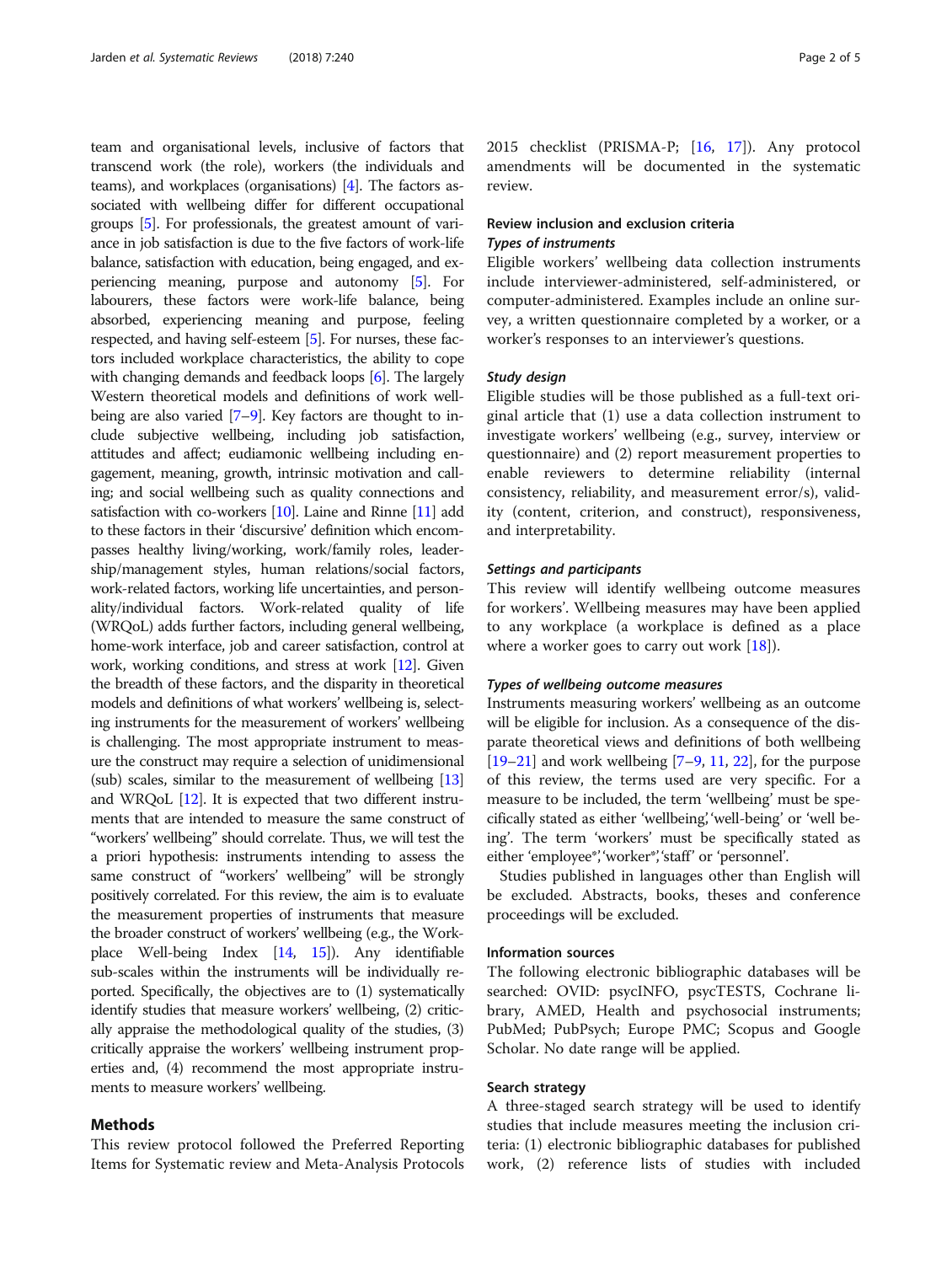measures, and (3) the reference list of previously published reviews.

## Search terms

Database key search terms will include [wellbeing OR 'well-being'] AND [employee\* OR worker\* OR staff OR personnel]. Search terms for measurement properties of measurement instruments will draw from the 'precise search filter for measurement properties' and 'exclusion filter' [\[23](#page-3-0)] (see sample search strategy, Additional file [1](#page-3-0)).

## Data management

References identified in the search strategy will be exported to EndNote X8 bibliographic software, and duplicates will be removed

## Selection process

Titles and abstracts will be screened by two independent reviewers. The full-text documents of these potentially relevant studies will then be independently screened against the eligibility criteria by two reviewers. Any disagreement will be resolved through consensus of the wider research team. Findings from the search will be presented in a Preferred Reporting Items for Systematic review and Meta-Analysis (PRISMA) flow chart [\[24](#page-3-0)].

## Data collection process

Data will be extracted into Microsoft Excel 2016 tables adopted from the COnsensus-based Standards for the selection of health status Measurement Instruments (COSMIN) methodology user guide [[25](#page-4-0)]. Example tables which include variables to be extracted are presented in Additional file [1.](#page-3-0) The data tables will be checked for accuracy and completeness by a second reviewer.

## Assessment of the methodological quality of the included studies

The methodological quality of each single study on a measurement property will be assessed using the COS-MIN risk of bias checklist for systematic reviews of Patient-Reported Outcome Measures (PROMs; [\[26](#page-4-0)]). For this review, in accordance with the COSMIN methodology recommendation, the term 'Patient' in 'PROMs' is considered synonymous with the population group for this study, 'Worker'. The COSMIN checklist includes 10 boxes, two for content validity, three for internal structure, and five for the remaining measurement properties of reliability, measurement error, criterion validity, hypotheses testing for construct validity and responsiveness [[26\]](#page-4-0). In terms of content validity, the COSMIN criteria and rating system for evaluating the content validity of PROMs will be used. Then two reviewers will independently rate each study's quality for each measurement property using the COSMIN checklist 4-point

rating scale as either very good, adequate, doubtful or inadequate [\[27](#page-4-0)]. A third reviewer will be consulted if any disagreement arises.

## Evaluation of the study results against criteria for good measurement properties

The quality of the measurement instruments will be rated as either sufficient, insufficient or indeterminate against the recently updated and published (see Table 2, p. 7; [\[28](#page-4-0)]) criteria of good measurement properties [[29\]](#page-4-0).

## Data synthesis

Data will be presented in summary of findings tables such as those presented in Additional file [1](#page-3-0). The results from different studies on each measurement property will be quantitatively pooled in a meta-analysis, for example, by calculating weighted means and confidence intervals. If the data do not support meta-analysis, they will be summarised, for example, by providing ranges for interpretability values and percentages of confirmed hypotheses for construct validity.

## Confidence in cumulative evidence

The evidence will be summarised and the quality graded using four of the five factors in the Grading of Recommendations Assessment, Development, and Evaluation (GRADE; [\[30](#page-4-0)]) approach: risk of bias (i.e., methodological quality of the studies), inconsistency (i.e., unexplained inconsistency of results across studies), imprecision (i.e., total sample size of the available studies), and indirectness (i.e., evidence from different populations than the population of interest in the review) [[27\]](#page-4-0). Results of all available studies on each measurement property will be quantitatively pooled or qualitatively summarised and compared against the criteria for good measurement properties to determine whether overall the measurement property of the measure is sufficient, insufficient, inconsistent, or indeterminate. If ratings per study are all sufficient (or all insufficient), results can be statistically pooled and the overall rating will be deemed sufficient (or insufficient) according to the criteria of good measurement properties. If results are inconsistent, this will be explored to determine explanations for inconsistency. Where explanations are determined, overall ratings will be provided for relevant subgroups with consistent results. Where no explanation is determined, the overall rating will be inconsistent. Where there is insufficient information available, the overall rating will be indeterminate. Overall ratings of each measurement property and the grading for the quality of the evidence will indicate reviewer confidence that pooled results and overall ratings are trustworthy. Where the overall rating for a specific measurement property is indeterminate, there will be no grading of the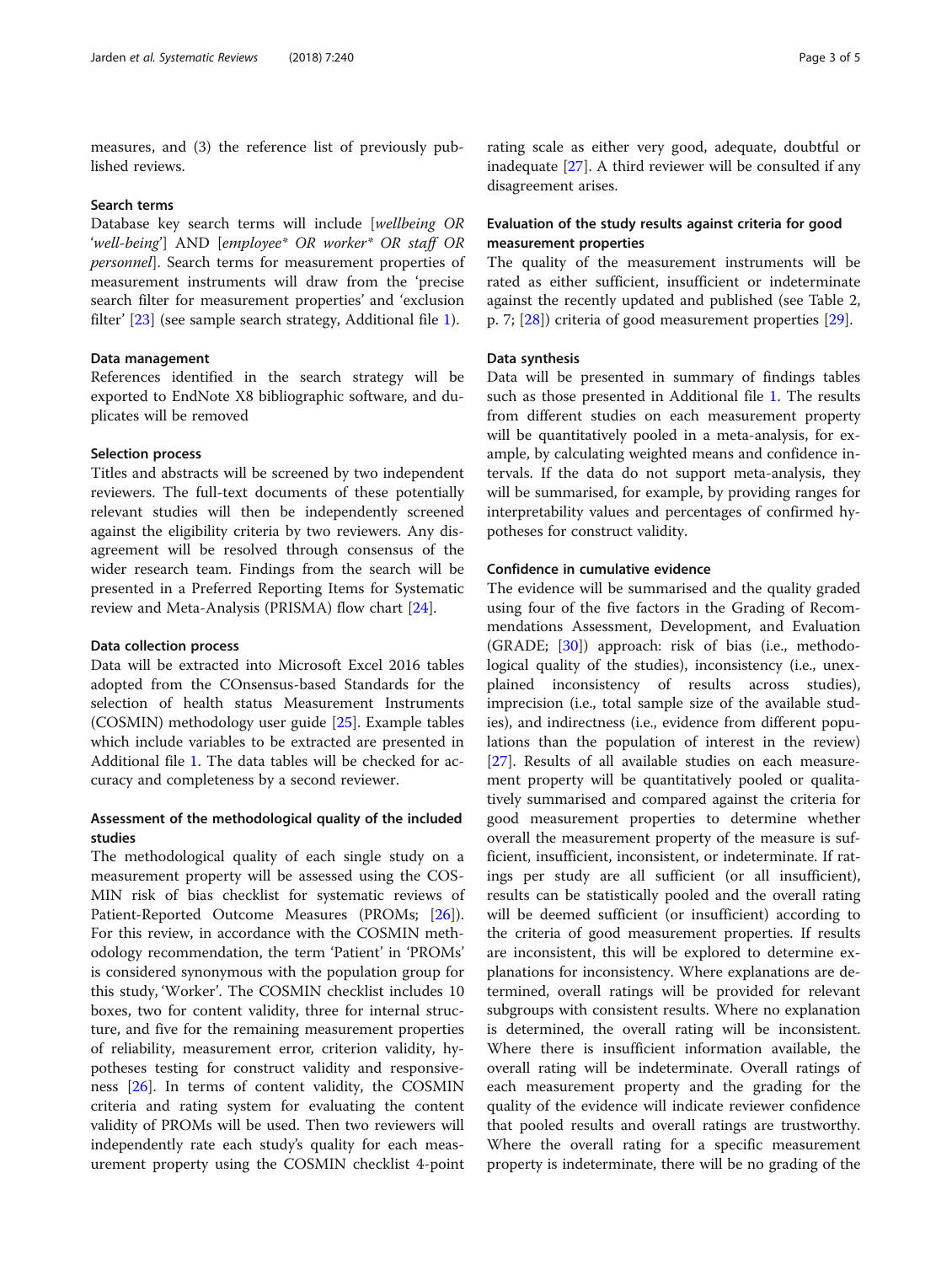<span id="page-3-0"></span>quality of the evidence as the quality of the measure cannot be judged. The quality assessment will be undertaken by two reviewers independently, and a third reviewer will be consulted in the event of unresolved disagreement.

## **Discussion**

This review systematically identifies and appraises measures that intend to assess the specific construct of workers' wellbeing. The results will elucidate the existing specific measures of workers' wellbeing and the quality of their measurement properties. This is an important first step to support future workers' wellbeing researchers to identify and select the most appropriate instruments for effectiveness evaluations.

## Ethics

Ethical approval is not required for this systematic review that identifies, appraises, and synthesises published data.

## Dissemination

Findings from this review will be published in a peer-reviewed journal.

## Additional file

[Additional file 1:](https://doi.org/10.1186/s13643-018-0905-4) Sample search strategy and sample data extraction, results and summary tables. (DOCX 42 kb)

### Abbreviations

COSMIN: COnsensus-based Standards for the selection of health status Measurement INstruments framework; GRADE: Grading of Recommendations Assessment, Development, and Evaluation; PRISMA: Preferred Reporting Items for Systematic review and Meta-Analysis; PRISMA-P: Preferred Reporting Items for Systematic review and Meta-Analysis Protocols; PROMs: Patient-Reported Outcome Measures; WRQoL: Work-related quality of life

#### Acknowledgements

Not applicable.

## Funding

None

#### Availability of data and materials

The datasets generated and/or analysed during the current study are available from the corresponding author on reasonable request.

#### Authors' contributions

RJ conceived and drafted the protocol. MR, RS and JKM reviewed, revised and edited the protocol. All authors read and approved the final manuscript.

#### Ethics approval and consent to participate

Not applicable.

#### Consent for publication

Not applicable.

## Competing interests

The authors declare that they have no competing interests.

#### Publisher's Note

Springer Nature remains neutral with regard to jurisdictional claims in published maps and institutional affiliations.

## Received: 24 January 2018 Accepted: 5 December 2018

#### References

- Carlson J, Geisinger K, Jonson J, editors. Twentieth Mental Measurements Yearbook. Nebraska: University of Nebraska Press; 2017.
- 2. Linton M, Dieppe P, Medina-Lara A, Watson L, Crathorne L. Review of 99 self-report measures for assessing well-being in adults: exploring dimensions of well-being and developments over time. BMJ Open. 2016;6:e010641.
- 3. Mäkikangas A, Kinnunen U, Feldt T, Schaufeli W. The longitudinal development of employee well-being: a systematic review. Work Stress. 2016;30:46–70.
- 4. Jarden R, Sandham M, Siegert R, Koziol-McLain J. Intensive care nurse conceptions of wellbeing: a prototype analysis. Nurs Crit Care. 2018;23:324–31.
- 5. Hamling K, Jarden A, Schofield G. Recipes for occupational wellbeing: an investigation of the associations with wellbeing in New Zealand workers. N Z J Hum Resour Manage. 2015;15:151–73.
- 6. Brand S, Fleming L, Wyatt K. Tailoring healthy workplace interventions to local healthcare settings: a complexity theory-informed workplace of wellbeing framework. Sci World J. 2015;2015:340820.
- 7. Grant A, Christianson M, Price R. Happiness, health, or relationships? Managerial practices and employee well-being tradeoffs. Acad Manag Perspect. 2007;21:51–63.
- 8. Dewe P, Kompier M. Foresight mental capital and wellbeing project. In: Wellbeing at work: future challenges. London: The Government Office for Science; 2008.
- 9. Page K, Vella-Brodrick D. The "what," "why" and "how" of employee wellbeing: a new model. Soc Indic Res. 2009;90:441–58.
- 10. Lawrie E, Tuckey M, Dollard M. Job design for mindful work: the boosting effect of psychosocial safety climate. 2018;23:483–95.
- 11. Laine P, Rinne R. Developing wellbeing at work: emerging dilemmas. Int J Wellbeing. 2015;5:91–108.
- 12. Easton S, Van Laar D. User manual for the work-related quality of life (WRQoL) scale: a measure of quality of working life. 2018 edition. Portsmouth: University of Portsmouth; 2018.
- 13. Jarden A, Jarden R. Positive psychological assessment for the workplace. In: Oades L, Steger M, Della-Fave A, Passmore J, editors. The Wiley Blackwell Handbook of the psychology of positivity and strengths-based approaches at work. New York: Wiley; 2016. p. 415–37.
- 14. Page K. Subjective wellbeing in the workplace. Unpublished honours thesis. Melbourne: Deakin University; 2005.
- 15. Page K, Vella-Brodrick D. The working for wellness program: RCT of an employee well-being intervention. J Happiness Stud. 2013;14:1007–31.
- 16. Moher D, Shamseer L, Clarke M, Ghersi D, Liberati A, Petticrew M, Shekelle P, Stewart L. Preferred reporting items for systematic review and meta-analysis protocols (PRISMA-P) 2015 statement. Syst Rev. 2015;4:1.
- 17. Shamseer L, Moher D, Clarke M, Ghersi D, Liberati A, Petticrew M, Shekelle P, Stewart L. Preferred reporting items for systematic review and meta-analysis protocols (PRISMA-P) 2015: elaboration and explanation. BMJ. 2015;349: g7647.
- 18. Health and Safety at Work Act 2015. No. 70. New Zealand: New Zealand Parliamentary Counsel Office; 2015.
- 19. Dodge R, Daly A, Huyton J, Sanders L. The challenge of defining wellbeing. Int J Wellbeing. 2012;2:222–35.
- 20. Huppert F. Psychological well-being: evidence regarding its causes and consequences. Appl Psychol Health Well-Being. 2009;1:137–64.
- 21. Hone L, Schofield G, Jarden A. Conceptualizations of wellbeing: insights from a prototype analysis on New Zealand workers. N Z J Hum Resour Manage. 2015;15:97–118.
- 22. Fisher C. Conceptualizing and measuring wellbeing at work. In: Cooper CL, editor. Wellbeing: a complete reference guide. Hoboken: Wiley; 2014.
- 23. Terwee C, Jansma E, Riphagen I, de Vet H. Development of a methodological PubMed search filter for finding studies on measurement properties of measurement instruments. Qual Life Res. 2009;18:1115–23.
- 24. Moher D, Liberati A, Tetzlaff J, Altman DG, Altman D, Antes G, Atkins D, Barbour V, Barrowman N, Berlin JA, et al. Preferred reporting items for